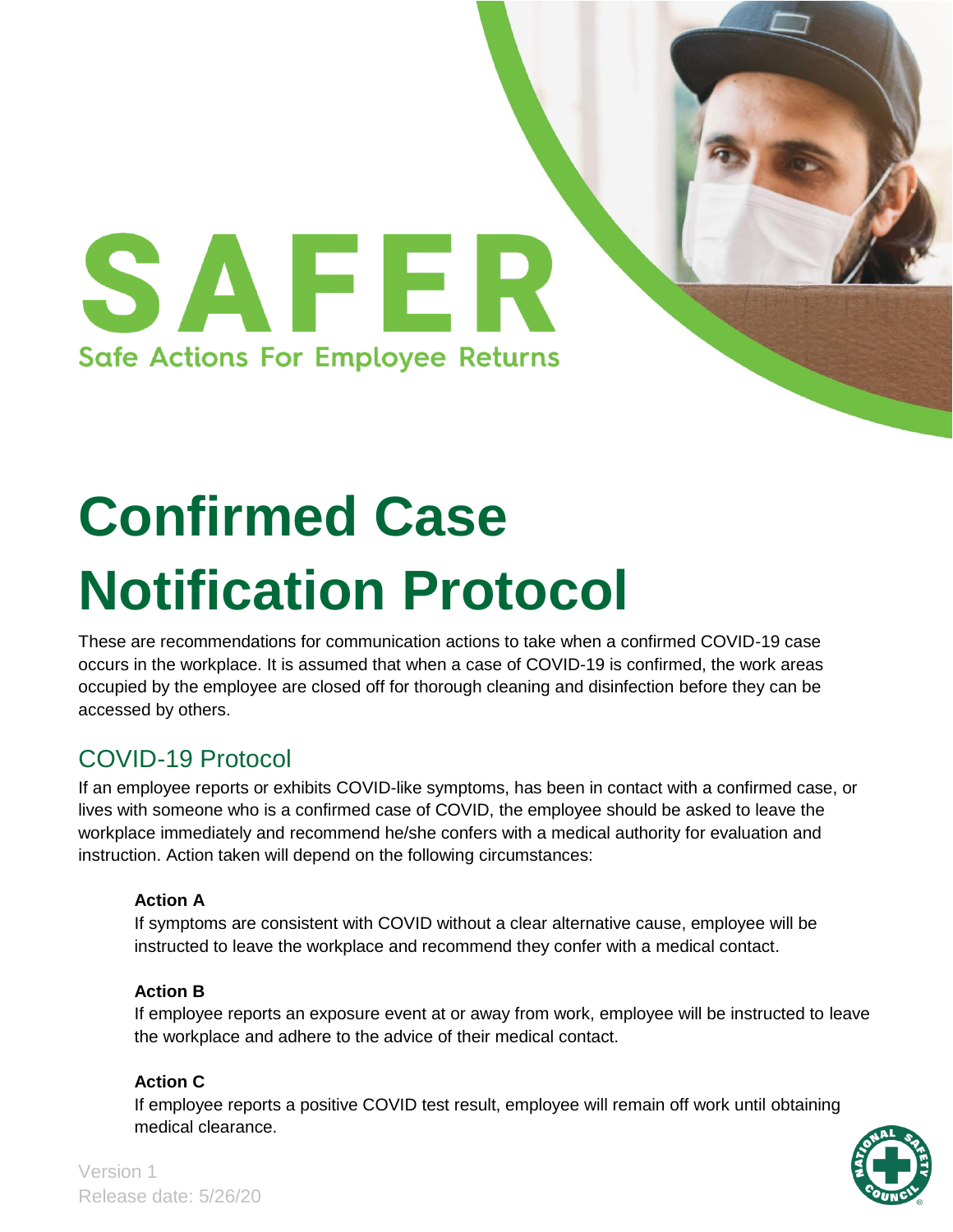## Employee Notification Process

The actual process of notification after a confirmed COVID case will vary depending on organizational structure. What follows is a recommended notification structure:

- 1. Human Resources or COVID management team contacts employee to confirm the date of symptoms and dates when at the worksite. Employee identifies close contacts at work while symptomatic and indicates areas where s/he worked.
- 2. HR or management team contacts employee supervisor about confirmed COVID case.
- 3. Supervisor notifies site manager and individual department leads to make necessary changes in operations and initiate site cleaning/disinfection.
- 4. Supervisor or HR or management team informs the identified close contacts of employee using organizational talking points and without disclosing the identity of employee.

## Communication Guidance for Managers/Supervisors

It is important for managers and supervisors to have guidance for communication with the confirmed case employee, their identified close employee contacts, and other site employees. Also important is to document these communications/conversations.

#### **Guidance for Communication with Confirmed Case Employee**

- How are you?
- Is there something I can help you with?
- Do you have a sense for where you are in your recovery?
- Can you tell me if you were in close contact with any coworkers recently?
- In what areas would you say you spent most of your time while at work prior to developing symptoms?
- Please keep us posted as to how you are doing and if there's anything I can do for you.
- Can we contact you in 2-3 days to check on the progress of your recovery?

## **Guidance for Communication with Employee Close Contacts**

- We have been made aware that one of our coworkers has tested positive, and you may have been in close contact or in the same area as this person for a sustained period of time.
- We are asking all employees to proactively self-assess their health before reporting to work, including taking their temperature before leaving home. You may want to seek the advice of a medical contact.
- All workers should continue to cover their nose and mouth with a tissue or the crook of their arm when they cough or sneeze. Refrain from touching your face. Continue to maintain social distancing. Do not come to work if you are feeling ill or exhibiting symptoms that are consistent with COVID-19.
- We have been increasing our common surface disinfecting for the past few weeks, and we will be closing off areas to allow even more time for cleaning.
- We'll do our best to answer your questions.